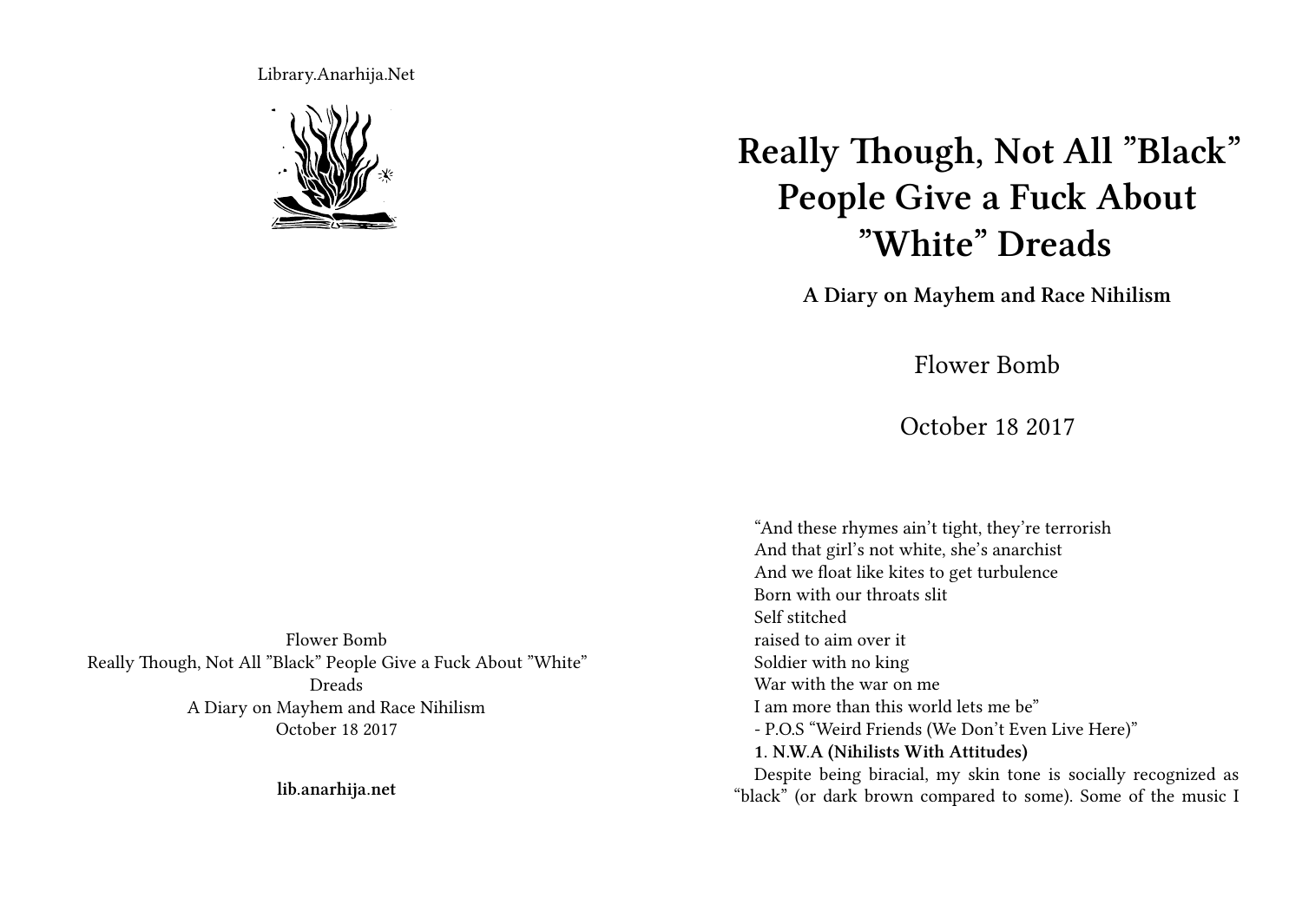listen to is found in, and stereotypically associated with, "black culture". The combination of words I learned to use, inspired by my environmental upbringing, are stereotypically associated with living in "the hood". When I walk into a store, my baggy black sweat pants and pullover black hoodie leads people to assume the worst; I'm a criminal with the potential to cause trouble. But check this out, I'm not "black". The very concept of race has no biological or genetic validation. It is nothing more than a social construct used as tool of oppression. The complexity of my individuality can not be represented by "black" identity nor "cultural blackness". Identities are fixed, generalized representations of people and dictated by mass scale, social norms and stereotypes. They are standardized by capitalism and industrial civilization and assumed to be universal and beyond questioning. When I walk into a store I get the stares, all based on the shared concern that I just might steal some shit. But to be honest, their probably right. I just might. Because the social placement of my assigned identity is located near the bottom which means my access to resources is limited. So that is how I create access to resources without vote begging for equality. Under capitalism, equality can not exist. And I gotta' survive, so I'm gonna' do what I gotta do. And that doesn't mean pushin' poison and enabling intoxication culture. The dope game is a trap set up by the state… So I just gotta' be more creative.

The socially constructed groups ("black", "man") that society identifies me as are ones assigned to me at birth by a system that benefits from my identity categorization - a system I reject all together. This is the same system that constructs "black" as inferior to "white", "female" as inferior to "male", "animal" as inferior to "human". I will not deny the very real experiences of sexism and racism that people face, nor the reality of institutionalized racism and sexism that wages poverty and war on those of us racialized and gendered as "inferior". "White" supremacy, patriarchy, and this capitalist society as a whole needs to be fought and destroyed. And I refuse to embrace any of its identity mechanisms of division as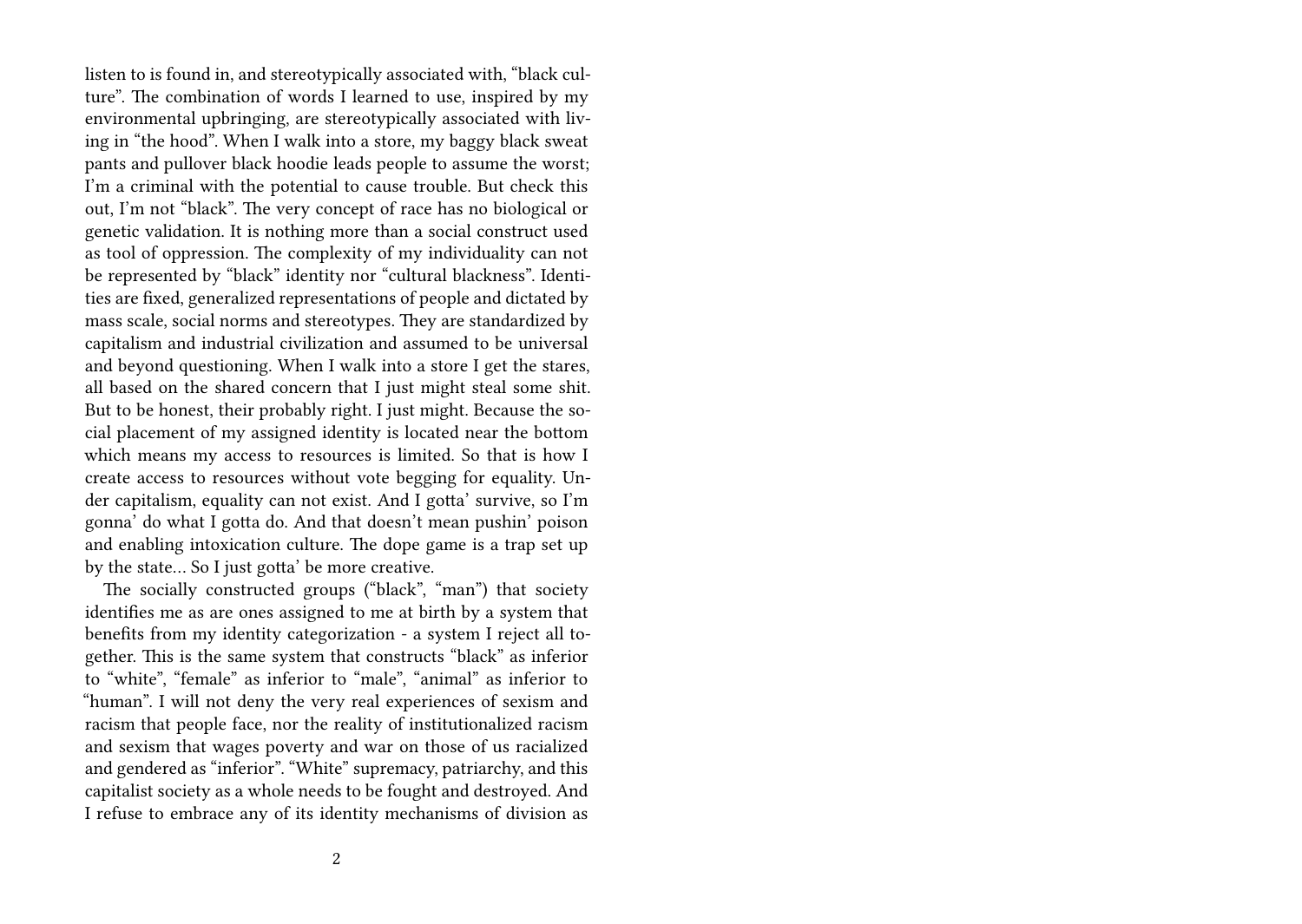personal forms of resistance. Instead, I embrace criminality against the laws of identity, as well as the agents of identity reinforcement responsible for normalizing the rigid boundaries of identity. I reject the liberal narrative that I, as a

"black man", deserve rights in this country equal to the "white man". "Black man" doesn't represent me, and I refuse to assimilate into those roles. I want to see them destroyed, as well as the logic that creates them. My existence embodies the negation of social assimilation and of the prison of identity-based representation, recognizing individuality without measure as the sincerest form of anarchy. "Black man" identity ain't got shit on me.

**2. Keep Your "White" Dreads. Keep Fuckin' Shit Up**.

I don't care about your culturally inspired dreads. And I don't care about "white" people's dreads neither. I got better shit to do than chasin' people around with a pair of scissors tryin' to give them a free haircut. And skin tone doesn't necessitate conformity to any particular culture, let alone culture at all. As a matter of fact, fuck culture. I never had a say in being assigned this "black" culture that I am assumed to be represented by. Is knowing my African roots gonna save me from an attack by an armed, "white" supremacist militant? And it seems that children are all coerced into cultures at birth by people who assume they know what's best for them. That, in and of itself, constitutes a form of hierarchical authority that can also burn in the fire with socially coerced identity and assigned roles. Like race and gender, culture is also a social construct only maintained by those willing to validate it with their own subservience to it. And some folks were never permitted to know anything outside their culture - except maybe all the problems with other cultures. This sense of nationalism seems immune to critique from leftists and most anarchists. "White" supremacy and nationalism are widely called out and confronted but since when did "black" supremacy and nationalism become acceptable? Don't get me wrong, "black" supremacy and "black" power are not backed up by the state, and came as a legitimate response to "white" power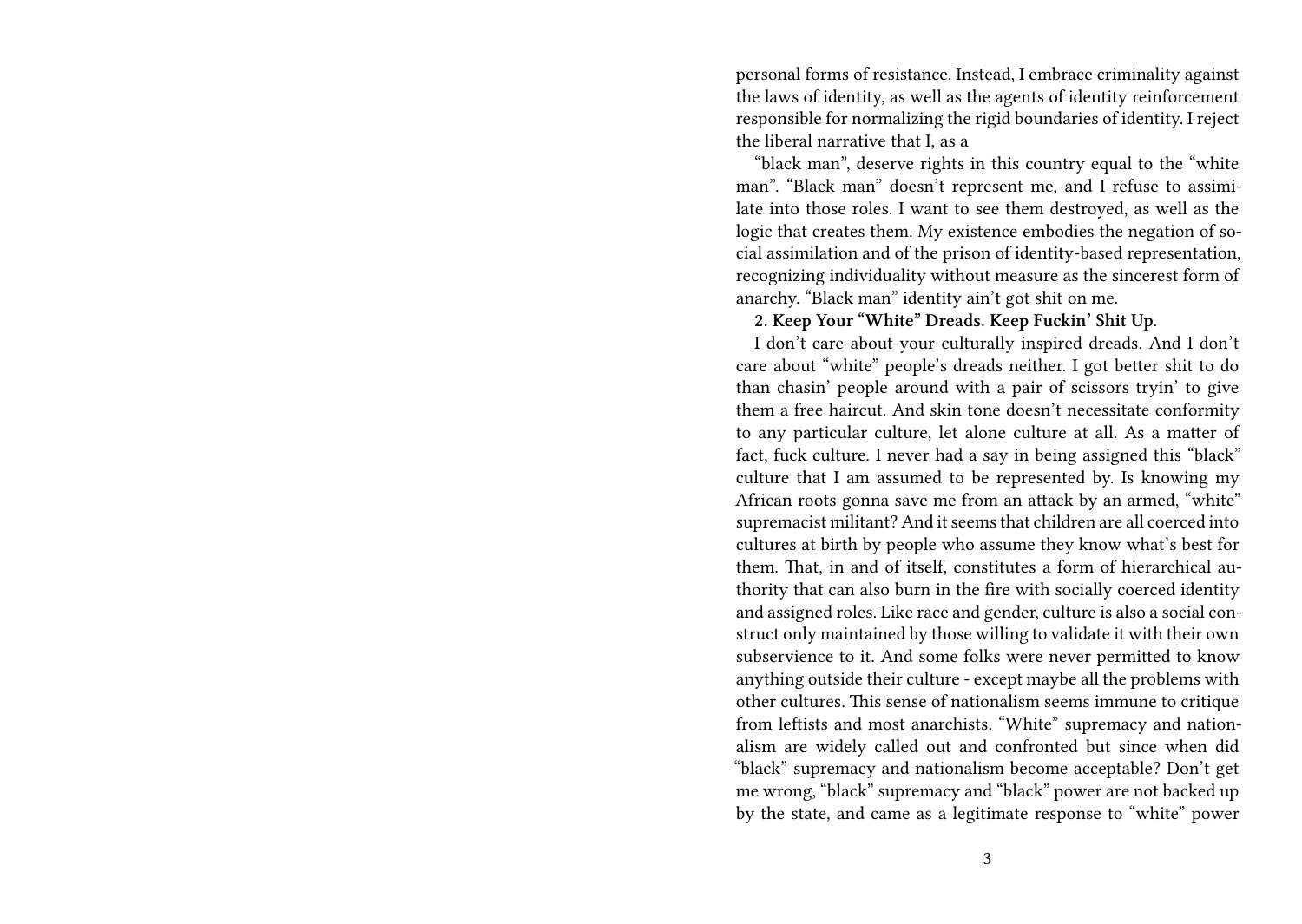and supremacy. But reproducing more identity-based supremacy is counter-productive and reformist.. "Black" power limits itself to identity-based empowerment without radically confronting the foundation of assigned identity to begin with. And don't act like "black" nationalist tendencies don't exist within the anarchist movement. I'm side eyein' ya'll wack-ass identity politicians who power play "white" anarchists with guilt. Now ya'll got them policing others - promoting that liberal, rights-based narrative that paints all "black" people as victims.

I ain't tryin' to waste time reforming shit. I ain't tryin' to embrace the establishment's prescribed identity and then demand rights for it. I demand nothing from this system - I wanna' destroy everything that gives it validation, including the identity assigned to maintain its class binary. "Black" nationalism is not a solution to eliminating racism. It reinforces racism as a cultural and institutionalized system by validating the "white" and "black" racial and class binary. And if we tryin' to all get free, why embrace the same identities that were constructed to divide and stratify us? And how we gonna' take back and determine our lives if we still stuck in the shackles of internalized victimhood?

Those who maintain cultures on a traditional basis are in positions of power which constitutes a hierarchy between those who embrace that particular culture and those who refuse. I not only refuse "American" culture and all its social constructs and values, but all cultures that govern the mind. Cultures discourage freethinking and limitless exploration of one's individual potential in life. Rather than allowing individuals to interact with the world and develop an opinion based on their own independent experiences, a preconceived narrative of life is imposed and justified as "truth" by those in positions of manipulative power. To exist, cultures rely on the subjugation of a group of people homogenized based on socially constructed roles and characteristics. I not only find cultures and their desire for control and domination personally undesirable, but I have learned that their power drops anchor in the mind of the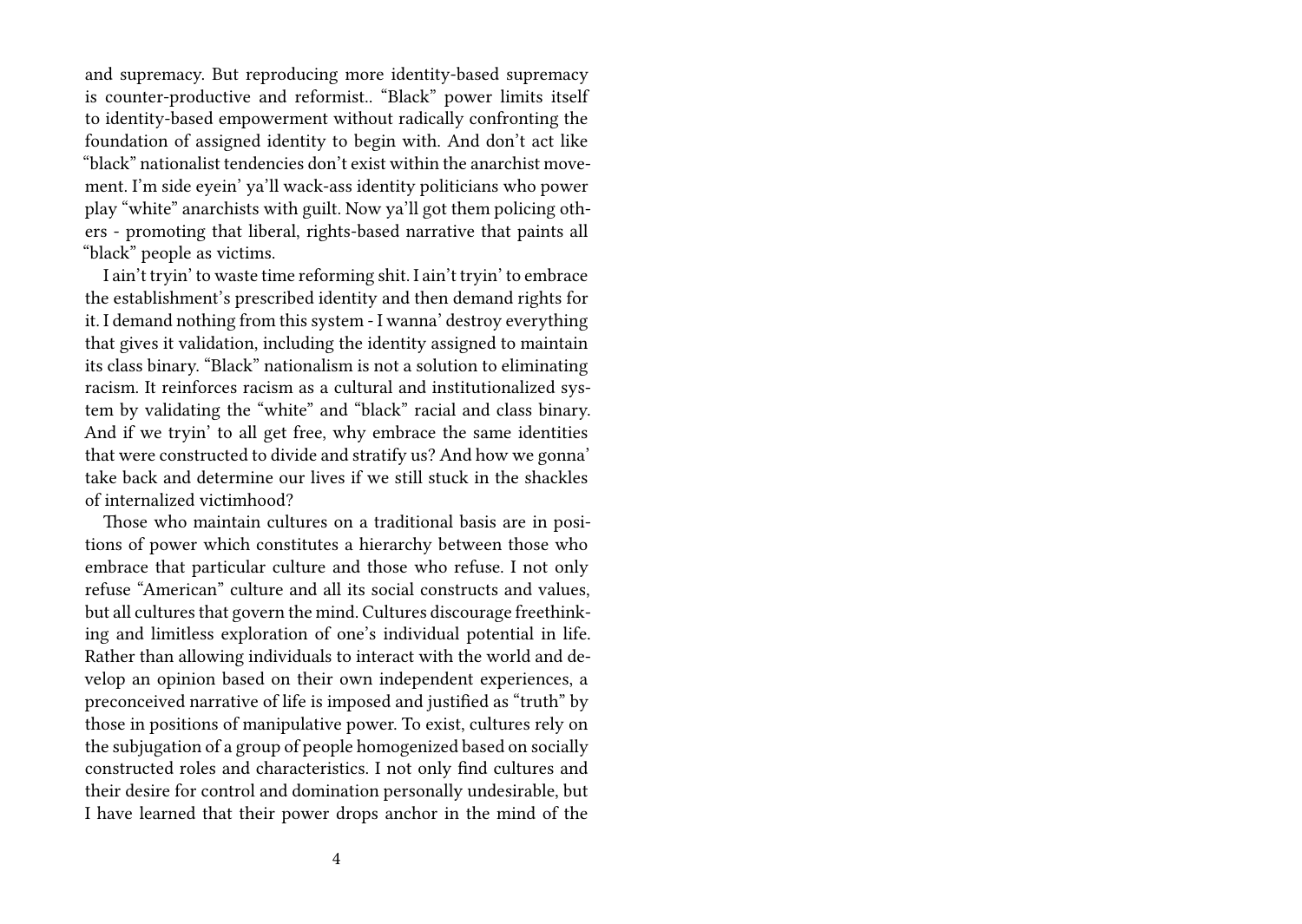Fear is their weapon for discouraging individual determination and "organizing the masses". But thats OK. I don't need their masses or programs to know when and how to attack. And neither do you. And neither do all the other "black" people who feel they have to join these liberal or radical identity-based groups and organizations to remain loyal to "blackness" as a cultural identity. The shared experience of being "black" under capitalism is only limited to identity. Just 'cus people share the same institutionalized form(s) of oppression don't automatically mean they share the same visions and objectives on how to destroy it. These are important differences that shouldn't be flattened. While these groups continue their mind-numbing attempts to create a new system of race essentialism within the shell of the old, some of us are having fun destroying all the systems. When they say "black and brown" unity against racism and fascism, we've *been* sayin' every body against racism and fascism, as well as the establishment that makes them functional. Where chaos blooms with emancipation and the limitless potential that follows, individuality becomes a weapon of war against control and categorical confinement. While they scold you "white" people and chant "Cut your dreads!", I am saying really though, not all "black" people give a fuck about "white" dreads. Stay ungovernable. See you in the streets.

subservient. Those who either don't have the courage or accessible inspiration to think for themselves, or who actively promote culture and nationalism always turn to manipulation tactics like shaming and guilting others who refuse to assimilate. These cultural-based nationalist type groups do not reflect a universal truth or reality, nor do they represent all the people they claim to.

So, hey there "white" reader, "white dreads" are not culturally appropriating. No culture holds a monopoly on a hairstyle. Culture is a state of mind that can only manifest materially with rigid boundaries of essentialism which are protected by the laws of identity and those who enforce them. Are your dreads out of bounds with the laws of identity? Did the identity police come and charge you with disrespecting the laws of essentialism? Then you are probably a criminal worth knowing. In the context of capitalism, if you tryin' to sell dreaded hair as a fashion commodity, that's not culturally appropriating. But you still might get your windows smashed for being a fucking capitalist. Capitalism aside, dreadlocks are smelly, dried-sweat strands of tangled and/or matted hair. And that's fine. My dreads are too. Fuck conventional beauty standards, capitalism, and those who defend both.

**3. Another Word for "White Ally" is Still "Coward".**

I don't care if you identify as/call yourself a community-approved "white ally". But I will assume that: 1. You are incapable of thinking for yourself. 2. You are a coward. 3. You will hesitate under fire when I ask you to hand me a molotov cocktail - fearful that you will be doing "the community" a disservice. Assuming you will be beside me in the streets or somewhere where tensions are high, I don't want you to stand behind me and ask me what you should do. I don't want to be your leader. Leadership, isn't that the complex that we are fighting against in the first place?

As my friend, will we hang out and have discussions freely or will you spend your time hesitating and stumbling over your words trying to keep your PC terminology in check for fear of offending me? If you say something fucked up, am I incapable of being considerate